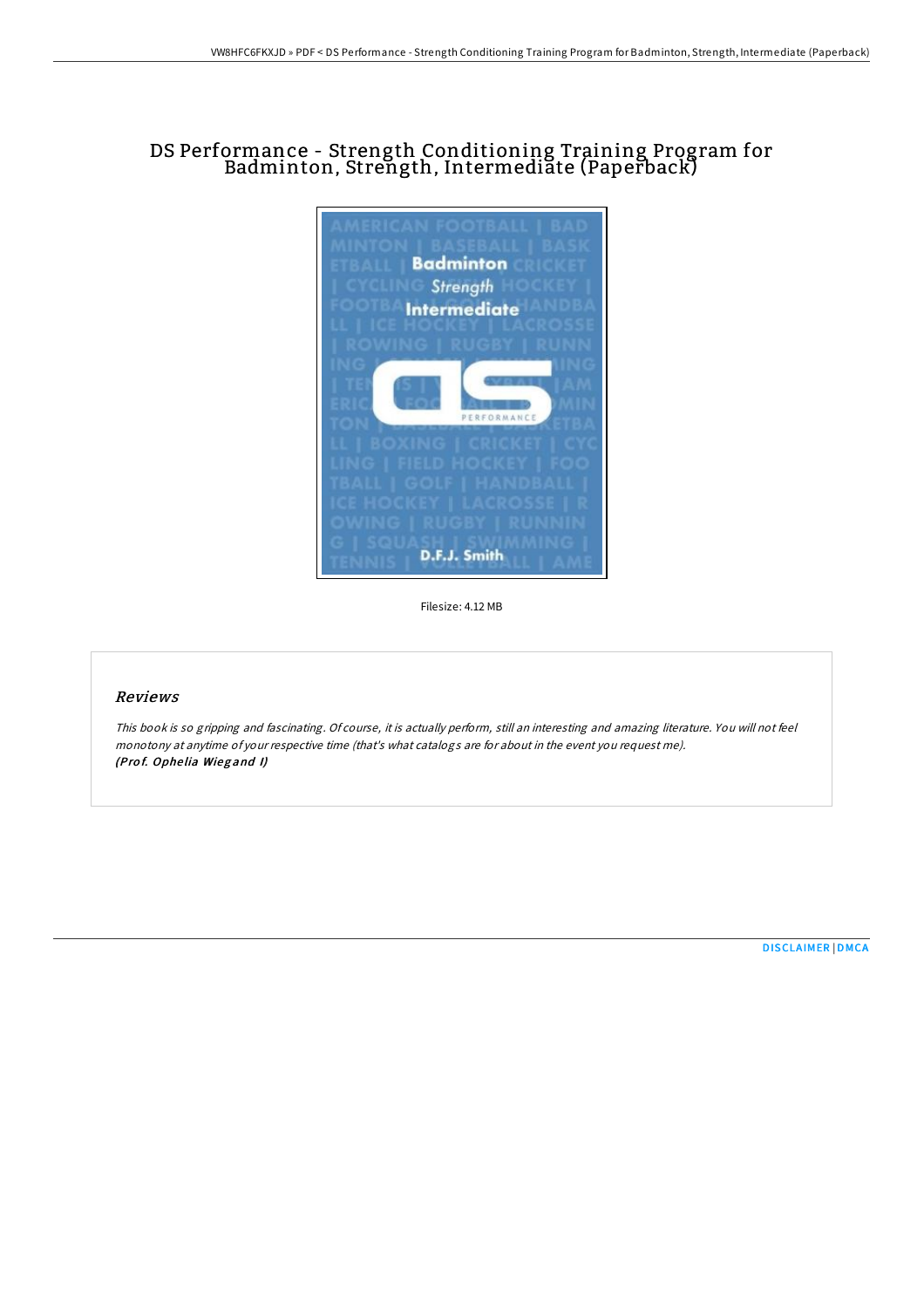## DS PERFORMANCE - STRENGTH CONDITIONING TRAINING PROGRAM FOR BADMINTON, STRENGTH, INTERMEDIATE (PAPERBACK)



Createspace Independent Publishing Platform, 2016. Paperback. Condition: New. Language: English . Brand New Book \*\*\*\*\* Print on Demand \*\*\*\*\*.A 12 week strength conditioning training program for Badminton, focusing on strength development for an intermediate level. DS Performance have created an exclusive series of sport specific, strength conditioning training programmes that have underpinning, evidence based training methods, which have been put in place to improve your performance for all ages and abilities. All programmes have been designed to develop each specific performance variable through the progression of intensity and volume. Along with your training program this book contains a supporting guide to mobility training. This guide uses myofascial release, static stretching and activation work to mobilise the major body parts used in training. It has been put in place to increase your mobility, it can also be used to support your warm-ups and cool downs. To aid your training, we also included a series of tables to create your lifting percentages. These tables will help you work out your working percentages from 40 -95 . The tables are broken down into 5 loads, all in kilograms, ranging from 10kg-300kg All training programmes by DS Performance are 12 weeks in duration, we recommend that you do two, six week training blocks, with a de-loading week between the two training blocks. This will allow the body to recover, prepare you for the second training phase and reduce any risk of injury. Badminton requires specific physical and physiology attributes - such as great court speed and agility, with a good background of endurance. The relative importance of the physiological parameters such as strength, speed, agility and power along with great skill are essential for making a champion Badminton player. This is why our programmes have been designed to develop all key physical attributes for...

Read DS Performance - Strength Conditioning [Training](http://almighty24.tech/ds-performance-strength-conditioning-training-pr-13.html) Program for Badminton, Strength, Intermediate (Pape rback) Online

A Download PDF DS Performance - Strength Conditioning [Training](http://almighty24.tech/ds-performance-strength-conditioning-training-pr-13.html) Program for Badminton, Strength, Intermediate (Paperback)